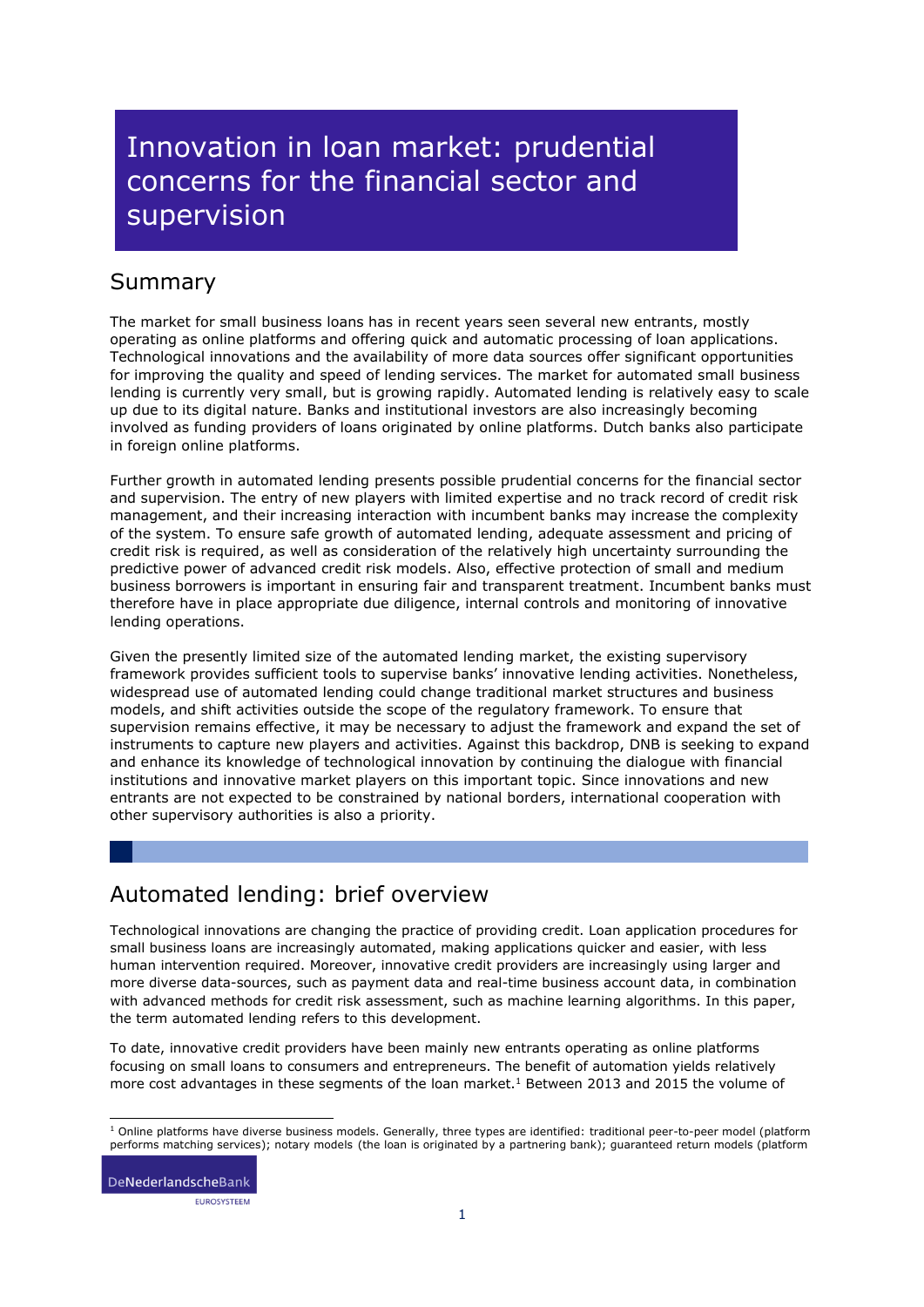loans provided by online platforms in Europe increased fivefold to reach over EUR 5 billion.<sup>2</sup> Although automated lending still represents a small fraction of overall credit lending, it may have larger shares in specific market segments. For example, in the United Kingdom, automated lending was estimated to represent around 14% of equivalent gross bank lending flows to small businesses in 2015.<sup>3</sup>

As automated lending has developed further, banks and institutional investors are increasingly collaborating with new, innovative entrants. Within just half a decade, this type of lending went from being entirely funded by retail investing, to institutional investors and banks buying substantial portfolios of whole loans. In the United Kingdom, around half of the newly originated loans by the four biggest online platforms are funded by institutional investors (figure 1). However, only a few established online platforms are considered to be suitable partners or investment options based on their scale, organisation and risk models, transparency, financial base and effective rate of return.<sup>4</sup>

Investments by institutional investors have increased the capital available to platforms to continue the rapid growth of automated lending. At the same time, investing in whole loans proves attractive to institutional investors searching for diversification and high yield. Banks are collaborating to learn more about improving borrower experience and satisfaction, increasing speed of underwriting against lower operating costs and analysis of alternative data sources. New entrants benefit from banks' compliance expertise as well as large numbers of savings account holders with proprietary data.





 $1$  Four online platforms include Funding Circle, Zopa, Ratesetter and Market Invoice. Most of the loans granted are to small businesses. The graph also includes consumer loans. Source: AltFi (2017)

### Automated lending may present opportunities…

There is expected to be ample room for continued growth in the automated lending market over the coming years. 5 In the first place, this market services a more or less neglected segment of borrowers. Research shows that high-risk borrowers with small credit lines substitute traditional bank loans for nontraditional financing, as banks are unwilling or unable to service this market segment.<sup>6</sup> For example, new and small companies do not have financial statements, which are often required for traditional credit risk

ł

DeNederlandscheBank EUROSYSTEEM

guarantees the creditors' principal and/or interest on loans) and balance sheet model (platform originates and retains loans on its balance sheet). See e.g. BIS and FSB (2017)

<sup>&</sup>lt;sup>2</sup> See Cambridge Centre for Alternative Finance (2016) for a full overview.

<sup>&</sup>lt;sup>3</sup> See, e.g., Bank of England (2016)

<sup>4</sup> See, e.g., HJCO Capital Partners (2016)

<sup>5</sup> Idem footnote 1

<sup>6</sup> See, e.g., De Roure et al. (2016)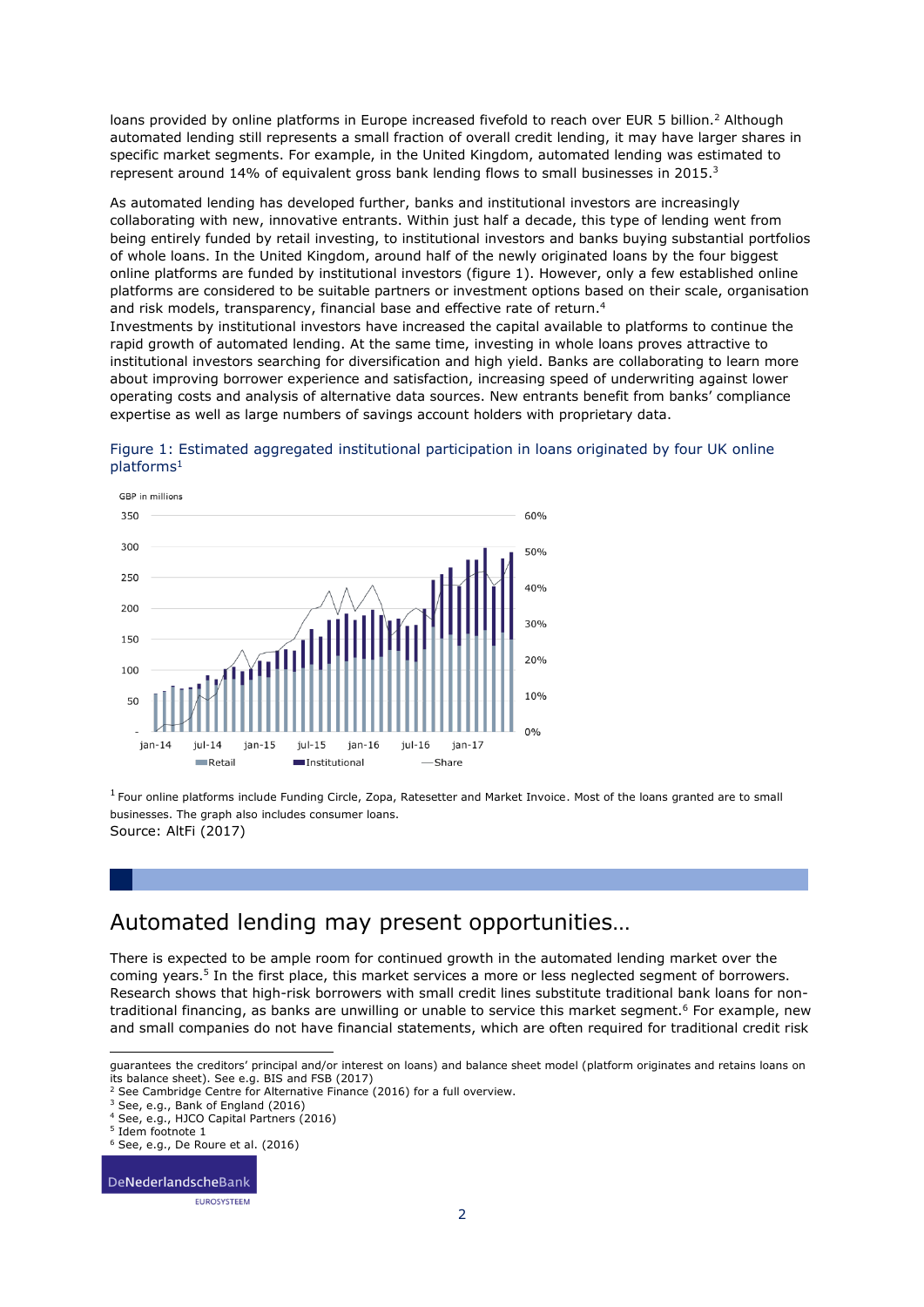assessment. This can be solved by using rich and real-time data, such as payment transactions, which provide insight into the financial position of new and small businesses.

Second, automated lending can lead to a more accurate assessment of a borrower's financial situation and improve forecast of defaults (see box).<sup>7</sup> For banks, a better forecast of defaults will become more important with the introduction of new accounting standards under IFRS 9. These new accounting standards will require banks to apply a forward-looking approach to determine provisions taking into account expected losses. It can contribute to a more accurate risk analysis, leading to differentiation in the interest rates charged to borrowers. Many banks do not apply risk-based pricing, or only to a limited extent, because they often still lack sophisticated algorithms to facilitate risk-based pricing. They also choose to focus on the highest quality customers, with prime credit scores and debt service capacity.<sup>8</sup>

Finally, innovation by new and existing players may bolster diversity and competition in the lending market, resulting in lower transaction costs and more convenient and faster service to borrowers. <sup>9</sup> The stability and efficiency of banking services are best guaranteed in a sector characterized by less concentration and more diversity.<sup>10</sup> Credit expansion through financial intermediation from entities other than regulated banks may lead to more fragmentation of the financial system, making it more resilient. The premise here is that if financial institutions are allowed to develop their own models internally and are not subjected to the same regulation, this is more likely to prevent them from reacting in the same way.<sup>11</sup>

#### *Box: Methods and data used in credit risk assessment*

Traditionally, banks use scorecard methods when providing credit. Scorecards use a limited number of criteria to determine whether to provide a loan to an applicant. The criteria in credit scoring are typically based on historic observations or data from clients who defaulted on their loans plus observations on a large number of clients who have not defaulted. Most empirically derived credit scoring systems have between ten and twenty variables, such as income, credit rating, homeownership and accounting ratios. A drawback of simple methods is the limited room for making trade-offs between weak and strong features of a potential borrower. After all, in reality, the unsatisfactory level of one ratio is frequently mitigated by the strength of some other area. More rigorous econometric and statistical techniques are able to overcome such shortcomings. More recently, we have seen applications of machine learning in the field of credit risk assessment. These modelling techniques are able to analyze more complex and unstructured datasets such as payment data, real-time business accounting data and social media data. Machine learning is generally used to identify correlated patterns, rather than determining causality. Therefore, the outcomes can be opaque, and more research is needed to improve the explainability of these advanced modelling techniques.<sup>12</sup> Machine learning tools are currently only applied on a small scale.

### …as well as potential risks

At the same time, further growth in automated lending leads to a number of potential risks.<sup>13</sup> First, banks need to have sufficient insight in credit risk when financing loans originated by online platforms. After all, banks bear credit risk related to these loans, while online platforms often only generate fees on loans granted. This may lead to weak quality of the credit risk assessment due to moral hazard. In addition, online platforms have hardly any experience with managing defaulted loans. The likelihood of recovering the principal of a defaulted loan is therefore very low.<sup>14</sup> In addition, through collaboration, banks rely on credit risk models of new entrants risking financial losses and reputational damage due to

1

<sup>&</sup>lt;sup>7</sup> See, e.g., McKinsey (2015) and Khadani et al. (2010)

<sup>8</sup> See, e.g., Mills and McCarthy (2016)

<sup>&</sup>lt;sup>9</sup> See, e.g., McKinsey (2015)

<sup>10</sup> See, e.g., DNB (2015)

<sup>11</sup> See, e.g., LSE (2015)

<sup>12</sup> See, e.g., Bank of England (2017)

<sup>&</sup>lt;sup>13</sup> Integrity and privacy aspects fall outside of the scope of this analysis.

<sup>14</sup> Idem footnote 4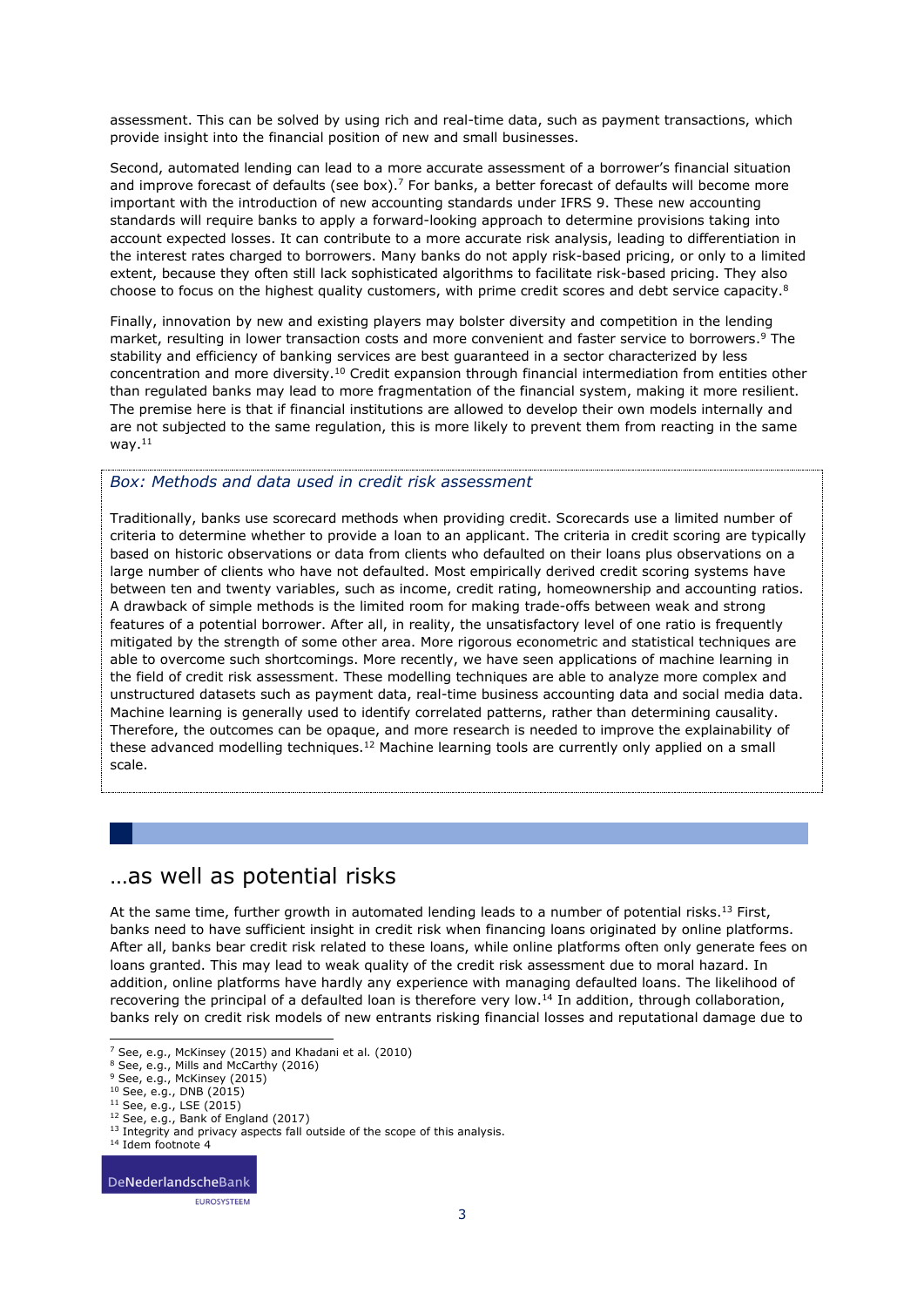misaligned interests and information asymmetry. Credit risk models and algorithms are often considered to be "intellectual property", meaning it is uncertain as to whether all new entrants use advanced techniques. Because of this and due to limited availability of historical performance data, it can be potentially difficult for banks to assess the performance of a loan portfolio.

Second, ability to assess credit risk adequately is uncertain since the advanced models have not yet been tested through a full credit cycle. To accurately calculate expected losses on defaulted loans, a large number of defaults is required, covering one or more complete business cycle. The calculation is even more complicated because expected losses show large fluctuations over time, depending on the type of borrower, sector and type of collateral.

Finally, it may be unclear to borrowers who is responsible for the decision of machine learning algorithms, and to whom they can direct questions to better understand the outcome of the model. Modelling techniques can be opaque as well, creating a risk of inaccurate credit decisions and unfair treatment of particular borrowers. For example, machine learning algorithms only show the correlation between a number of variables, but do not explain causality, and the results may well feed on each other, magnifying existing biases. These risks could in turn impact credit providers because they would be more exposed to litigation and subsequent reputational risk due to faulty automation.

### Addressing risks in supervision

The challenge for supervisors and the financial sector is to facilitate the safe growth of innovative lending by mitigating risks innovation may pose to financial institutions and the system as a whole. Given the limited size of the automated lending market, the existing supervisory framework provides sufficient tools to supervise banks' innovative lending activities.<sup>15</sup>

In the first place, when applying advanced techniques to credit risk assessment and underwriting, supervisors expect a bank's credit risk management and valuation policies and practices to be consistent with applicable prudential principles.<sup>16</sup> These principles require banks to substantiate and document (changes in) the design of the model, key assumptions, the choice of variables and parameters values. Other essential elements includes ongoing model validation and assessing model robustness and accuracy, in addition to evaluating model performance under current and changing market conditions. Banks need to understand and account for model uncertainties and limitations in order to effectively implement and use the model. The prudential principles are relevant to all banks regardless of the approach they use in calculating regulatory capital requirements. The implementation may, however, vary according to the scope and complexity of each bank's operations.

Second, banks are ultimately responsible for the performance of risk models, regardless of whether they were built internally by the institution or obtained from a third-party vendor.<sup>17</sup> Therefore, sufficient inhouse understanding and full documentation on the risk models used are necessary to ensure that the model is appropriate for the intended use and is performing as expected. Existing Basel principles require banks to have appropriate processes for due diligence, risk assessment and ongoing monitoring of any operation outsourced to a third party to ensure its continuity.<sup>18</sup> Banks investing in loan portfolios originated by an online platform are expected to reflect this in their Risk Appetite Statements and their Internal Capital Adequacy Assessment Process, e.g. under risk concentrations, concentration limits, and outsourcing risk. This is especially important where banks do not have adequate information about and in-house understanding of the credit risk model used by this online platform in its proprietary underwriting. Where needed, the supervisor may decide to impose additional (capital) measures on a bank during the Supervisory Review and Evaluation Process (SREP). This SREP decision is tailored to each bank's individual risk profile making it possible to address bank-specific risk exposure, such as investments in loan portfolios originated by online platforms.

DeNederlandscheBank EUROSYSTEEM

<sup>1</sup> <sup>15</sup> ECB (2017) recently published quide to assessment of fintech banks licence applications to ensure that these new entities are properly authorized and have in place adequate risk control frameworks.<br><sup>16</sup> See, e.g., BCBS (2012)

<sup>17</sup> See, e.g., EBA (2016)

<sup>18</sup> See, e.g., BCBS (2012), BCBS (2011) and BCBS (2017)